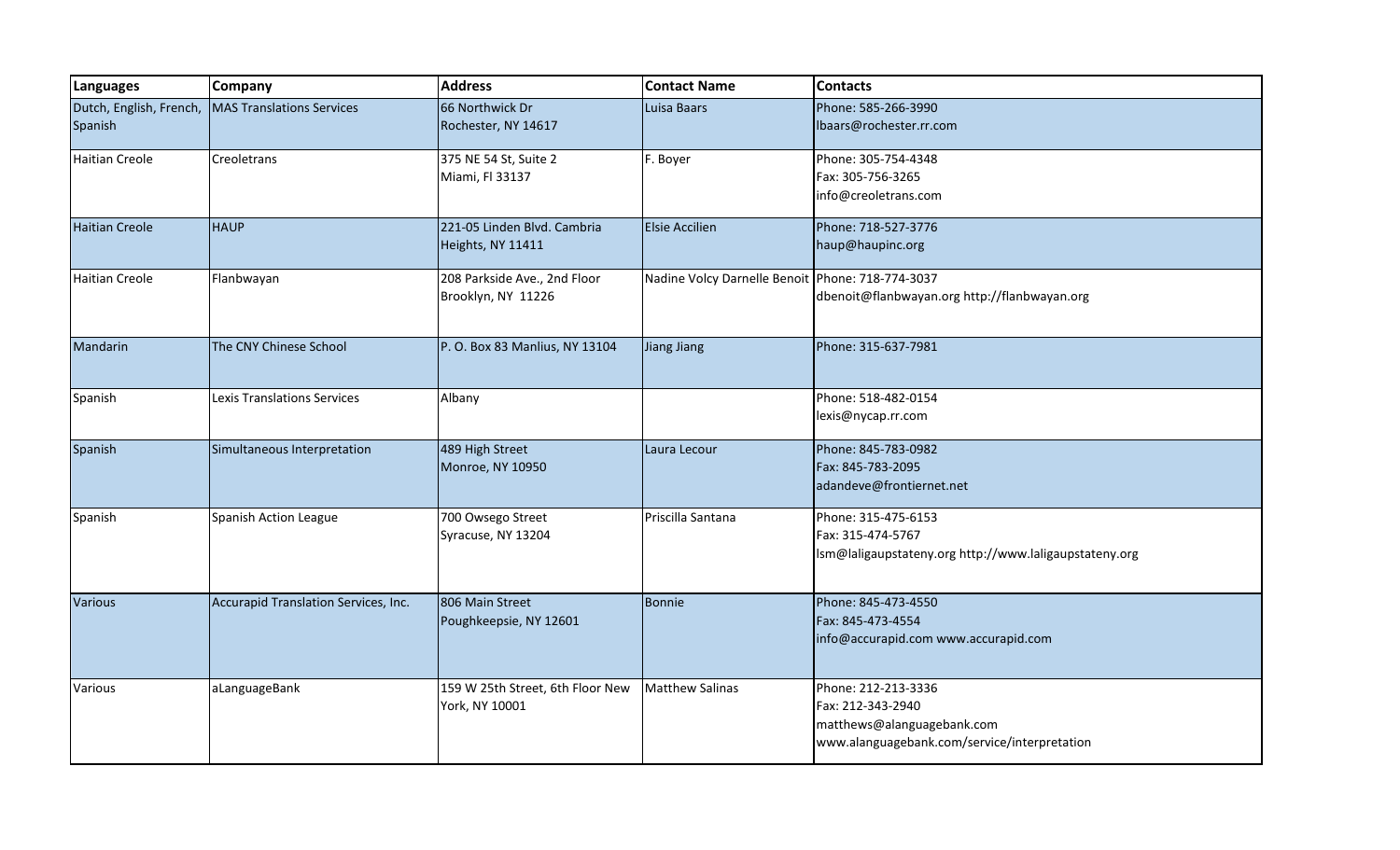| Various        | American Translators Assoc.               | 225 Reinekers Lane, Suite 590                          |                 | Phone: 703-683-6100                                                                                                         |
|----------------|-------------------------------------------|--------------------------------------------------------|-----------------|-----------------------------------------------------------------------------------------------------------------------------|
|                |                                           | Alexandria, VA 22314                                   |                 | Fax: 703-683-6122                                                                                                           |
|                |                                           |                                                        |                 | ata@atanet.org www.atanet.org                                                                                               |
| Various        | <b>Bilingual Professional Agency</b>      | 1663 East 17th St. Brooklyn, NY<br>11229               | Leah Schlager   | Phone: 718-382-2020<br>Fax: 718-559-4812<br>translations@comprehensivenet.com<br>www.comprehensivenet.com/c_Translation.php |
| <b>Various</b> | Choice Translating, Inc.                  | 8701 Mallard Creek Rd., Ste 116<br>Charlotte, NC 28262 | Michelle Luhr   | Phone: 888-721-2077<br>www.choicetranslating.com                                                                            |
| Various        | <b>Continental Translation Service</b>    | 110 West 40th St., Suite 606 New<br>York, NY 10018     |                 | Phone: 212-867-3646<br>Fax: 212-867-3648<br>info@continentaltranslation.com www.continentaltranslation.com                  |
| <b>Various</b> | <b>Copper Translation Service</b>         | 18 Joseph Lane<br>Ganesvoort, NY 12831                 |                 | Phone: 518-691-0155                                                                                                         |
| Various        | <b>Empire Interpreting Service</b>        | 220 S Warren Street - Suite 1001<br>Syracuse, NY 13202 | Corissa Widger  | Phone: 844-620-8594<br>Fax: 315-472-8032<br>cwidger@empireinterpreting.com http://www.empireinterpreting.com/               |
| <b>Various</b> | Eriksen Translations Inc.                 | 50 Court Street, Suite 700<br>Brooklyn, NY 11201       | Kristi Gray     | Phone: 718-802-9010<br>Fax: 718-802-0041<br>kristi.gray@eriksen.com www.eriksen.com                                         |
| Various        | <b>IIB Translation</b>                    | 864 Delaware Ave<br>Buffalo, NY 14209                  | Jennifer Ulrich | Phone: 716-883-1900 x309<br>http://www.iibuff.org                                                                           |
| <b>Various</b> | <b>International Translation Services</b> | PO Box 26<br>Syracuse, NY 13214                        | Trudy Katchmar  | Phone: 315-445-0137                                                                                                         |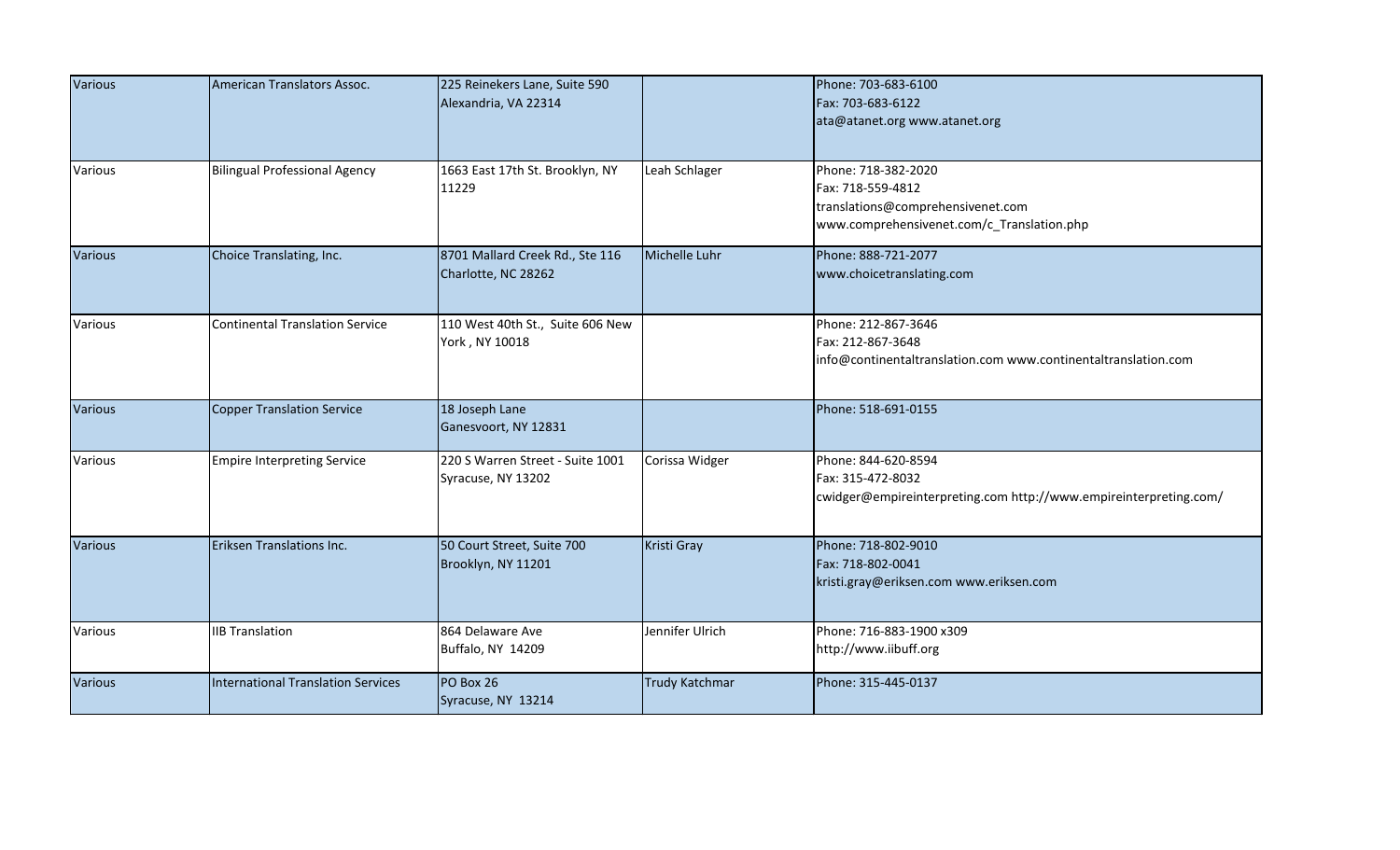| Various        | Language Services Unlimited                          |                                                          | <b>Bob Paisley</b>  | Phone: 770-682-5497<br>Fax: 770-682-6581<br>bpaisley@languageservicesunlimited.com<br>http://www.languageservicesunlimited.com |
|----------------|------------------------------------------------------|----------------------------------------------------------|---------------------|--------------------------------------------------------------------------------------------------------------------------------|
| <b>Various</b> | Language Line                                        |                                                          |                     | Phone: 866-874-3972                                                                                                            |
| Various        | Legal Interpreting Services                          | 26 Court Street, Suite 2003<br>Brooklyn, NY 11242        | Alex Shurchin       | Phone: 718-237-8919<br>Fax: 718-237-0956<br>info@lis-translations.com www.lis-translations.com                                 |
| <b>Various</b> | Lexikeet                                             | PO Box 9525, Niskayuna, NY<br>12309                      | Becky Edvalson      | Phone: 844-374-6767 email:info@lexikeet.com webiste:<br>https://translate.lexikeet.com                                         |
| Various        | Life Links                                           |                                                          |                     |                                                                                                                                |
| <b>Various</b> | LinguaLinx, Inc.                                     | 410 Park Avenue, 15th Floor New<br>York, NY 10022        | Sara Suffern        | Phone: 917-210-8382<br>Fax: 917-591-2476<br>ssuffern@lingualinx.com lingualinx.com                                             |
| Various        | Mid Hudson Interpreter Service (a<br>program of TRI) | 82 Washington Street Suite 214<br>Poughkeepsie, NY 12601 | Sarah Roberts       | Phone: 845-452-3913 x106                                                                                                       |
| Various        | Mohawk Valley Resource Center for<br>Refugees        | 309 Genesee Street<br>Utica, NY 13501                    | Svetlana Derevenets | Phone: 315-749-7080<br>Fax: 315-624-9914<br>scheduling@compassinterpreters.org https://www.mvrcr.org/services                  |
| Various        | Multilingual Translation                             | 5846 Acton Street<br>East Syracuse, NY 13057             | Nicholas Habayeb    | Phone: 315-656-2407                                                                                                            |